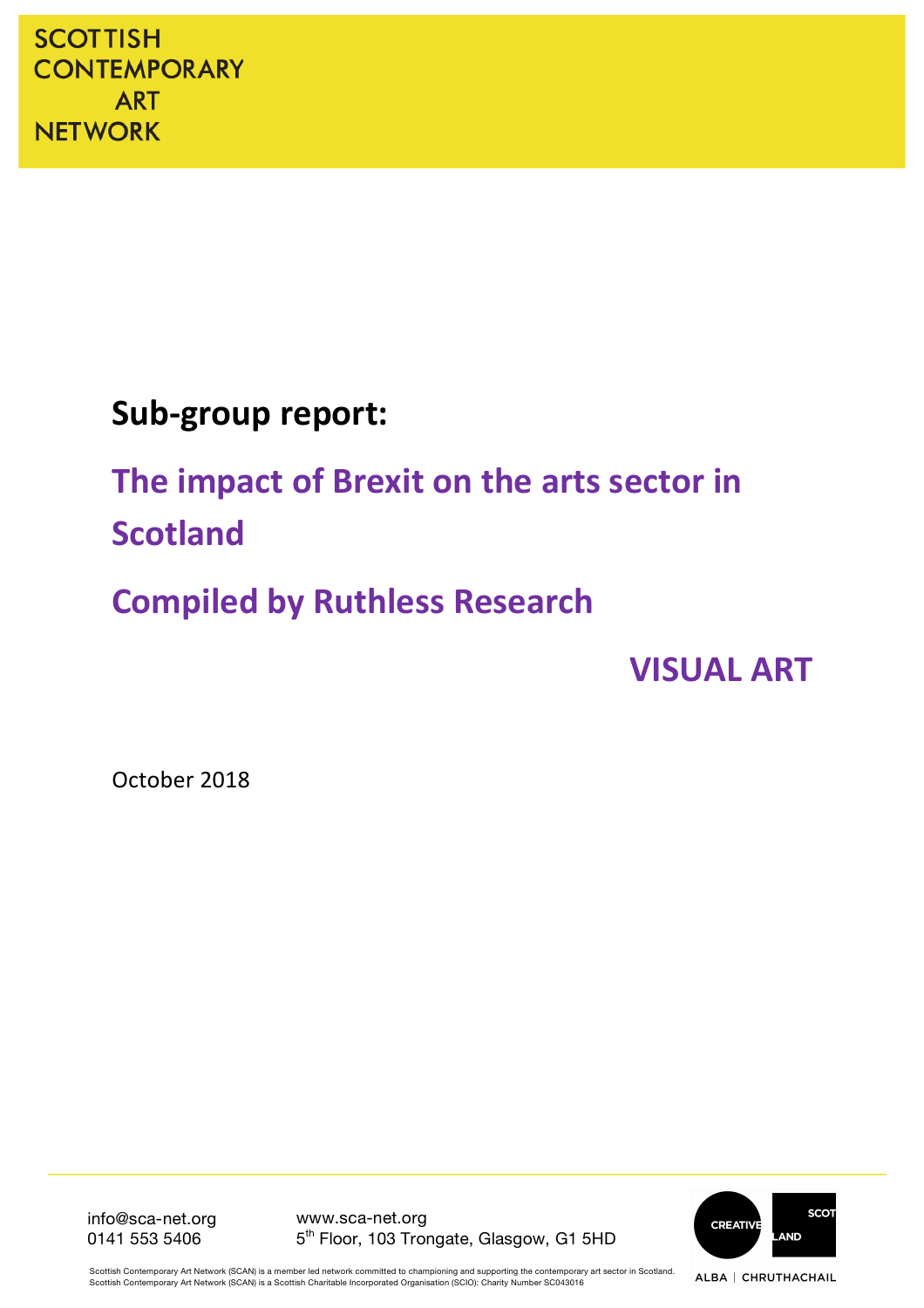### **Table of contents**

| Background                          | 3  |
|-------------------------------------|----|
| Methodology                         | 4  |
|                                     |    |
| <b>KEY FINDINGS FROM THE SURVEY</b> | 5  |
| About the respondents               | 5  |
| Working outside the UK              | 10 |
| The impact of Brexit                | 15 |

info@sca-net.org 0141 553 5406

www.sca-net.org 5th Floor, 103 Trongate, Glasgow, G1 5HD



ALBA | CHRUTHACHAIL

Scottish Contemporary Art Network (SCAN) is a member led network committed to championing and supporting the contemporary art sector in Scotland.<br>Scottish Contemporary Art Network (SCAN) is a Scottish Charitable Incorporat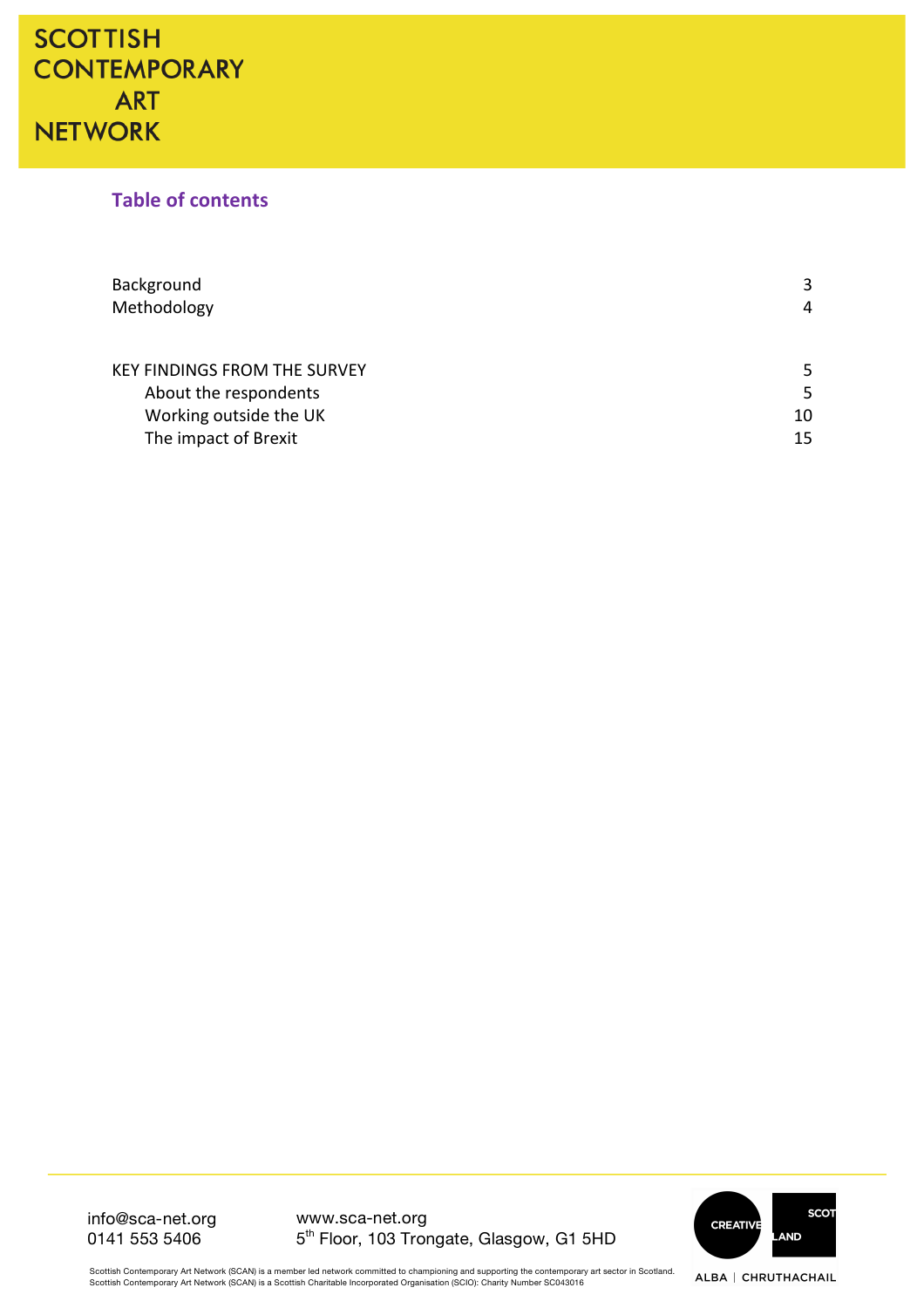### **The context for this report**

#### **Background**

Brexit is the impending withdrawal of the UK from the European Union (EU), following a referendum held in 2016. The UK is due to leave the EU in March 2019.

In October 2018, the Scottish Parliament's Culture, Tourism, Europe and External Affairs Committee issued a call for evidence on preparing for Brexit (the Article 50 Preparedness Inquiry).

Scottish Contemporary Art Network, the Federation of Scottish Theatre and partners commissioned Ruth Stevenson of Ruthless Research to undertake an independent survey to gauge the views of people who work in the arts sector in Scotland in relation to this issue, to allow them to respond to this call for evidence in an informed manner. The survey focused on experiences of international working and the impact that Brexit might have on the arts sector in Scotland, to allow SCAN and FST to provide data that would properly advocate for the sector and for artists and arts workers based in Scotland.

info@sca-net.org 0141 553 5406

www.sca-net.org 5th Floor, 103 Trongate, Glasgow, G1 5HD



ALBA | CHRUTHACHAIL

Scottish Contemporary Art Network (SCAN) is a member led network committed to championing and supporting the contemporary art sector in Scotland. Scottish Contemporary Art Network (SCAN) is a Scottish Charitable Incorporated Organisation (SCIO): Charity Number SC043016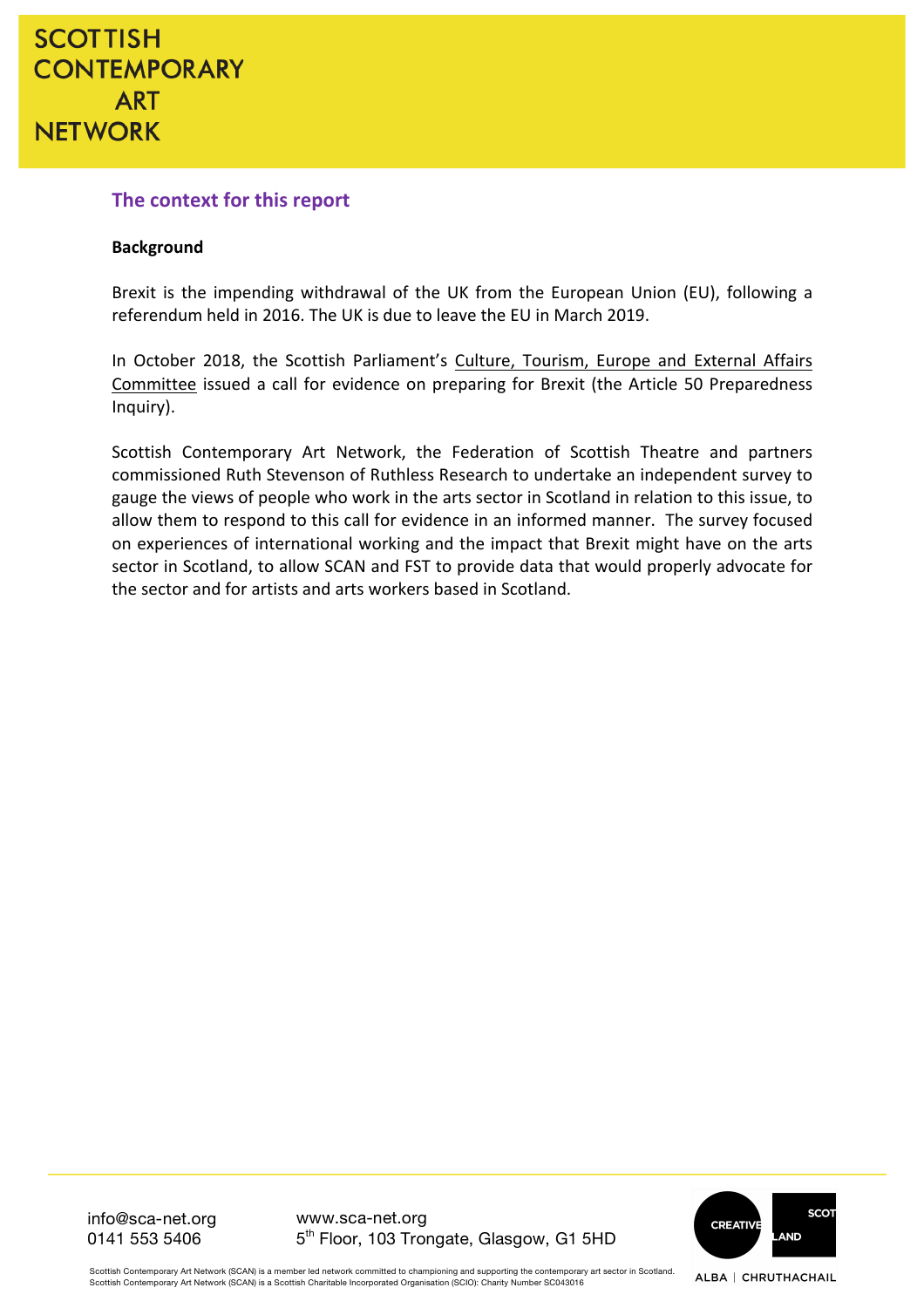#### **Methodology**

This consultation was carried out by independent research organisation Ruthless Research, in line with the Market Research Society code of conduct.

Scottish arts workers were surveyed using an online self completion methodology which was open between 25th September and 8th October 2018. The survey was distributed widely via SCAN and FST contacts, industry bodies, social media and personal networks.

Those that answered "yes" when asked "Do you currently work in the arts sector in Scotland?" were eligible to complete the survey, and those that answered "no" were screened out. Incomplete responses from those that did not fill in the main body of the survey were also removed at the analysis stage.

In total, 341 respondents completed the survey.

Within the survey, Brexit was defined as follows: *Brexit is the impending withdrawal of the UK from the European Union (EU), following a referendum held in 2016. The UK is due to leave* the EU in March 2019. This definition was provided in the introduction, and again in the Brexit section of the survey.

Findings from the survey were analysed by independent researcher Ruth Stevenson of Ruthless Research, and findings are presented in this report.

#### Sub-group report

This particular report is based on a sub-group analysis of those that work with visual art.

**SCO CREATIVE AND** 

info@sca-net.org 0141 553 5406

www.sca-net.org 5th Floor, 103 Trongate, Glasgow, G1 5HD

Scottish Contemporary Art Network (SCAN) is a member led network committed to championing and supporting the contemporary art sector in Scotland Scottish Contemporary Art Network (SCAN) is a Scottish Charitable Incorporated Organisation (SCIO): Charity Number SC043016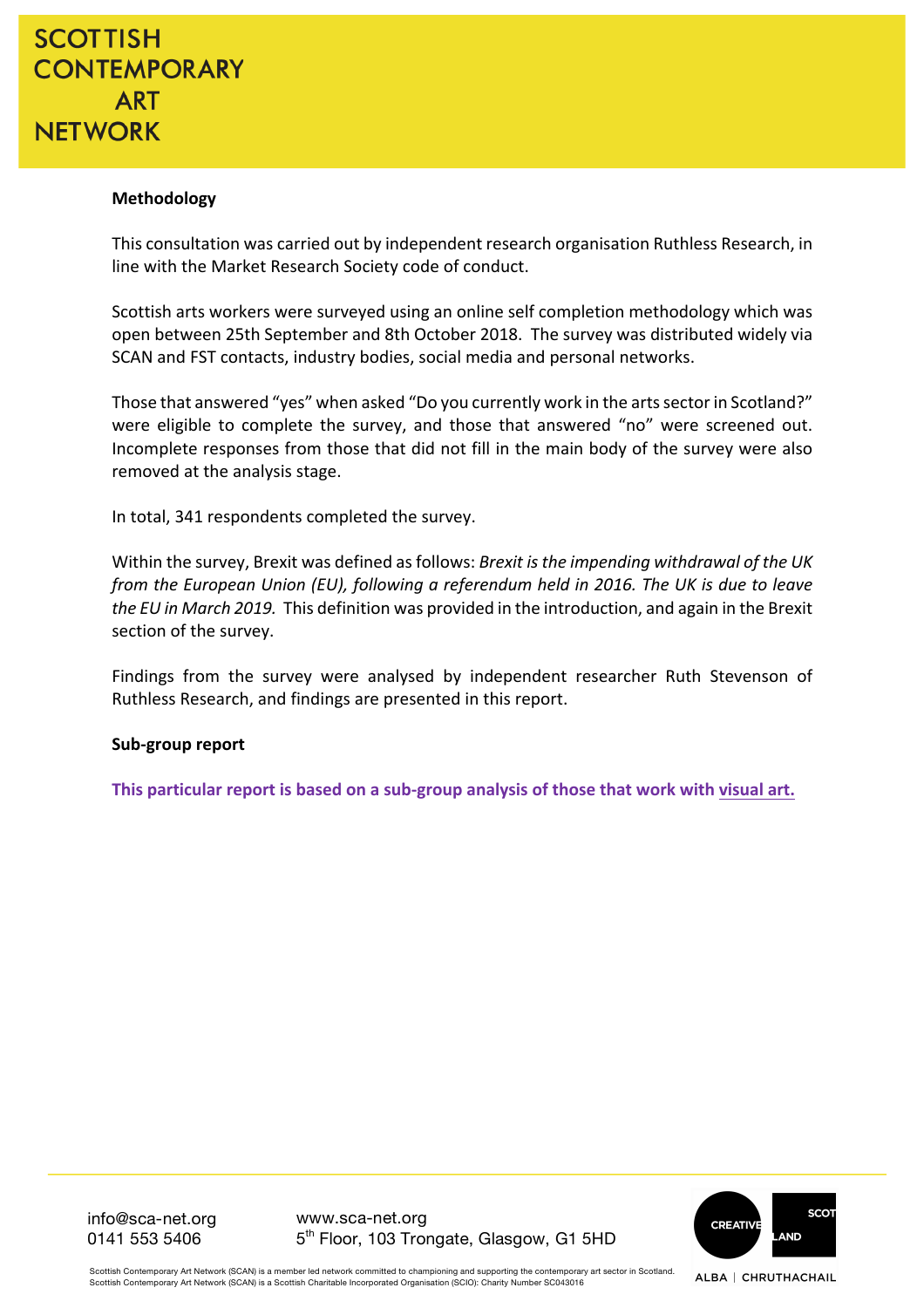### **KEY FINDINGS FROM THE SURVEY**

### **About the respondents**

In total, 341 individuals completed the survey. All of these individuals stated explicitly that they currently work in the arts sector in Scotland.

Of these, 228 said that they work with visual art. This sub-group report is based on these 228 individuals.

#### **Employment within the arts**

The respondents were asked to tell us about their employment within the arts sector. We asked the respondents to tell us about their employment status, and the results can be found in the chart below.



The respondents most often worked as freelance artists (46%), or were employed full time (29%).

info@sca-net.org 0141 553 5406

www.sca-net.org 5th Floor, 103 Trongate, Glasgow, G1 5HD



Scottish Contemporary Art Network (SCAN) is a member led network committed to championing and supporting the contemporary art sector in Scotland. Scottish Contemporary Art Network (SCAN) is a Scottish Charitable Incorporated Organisation (SCIO): Charity Number SC043016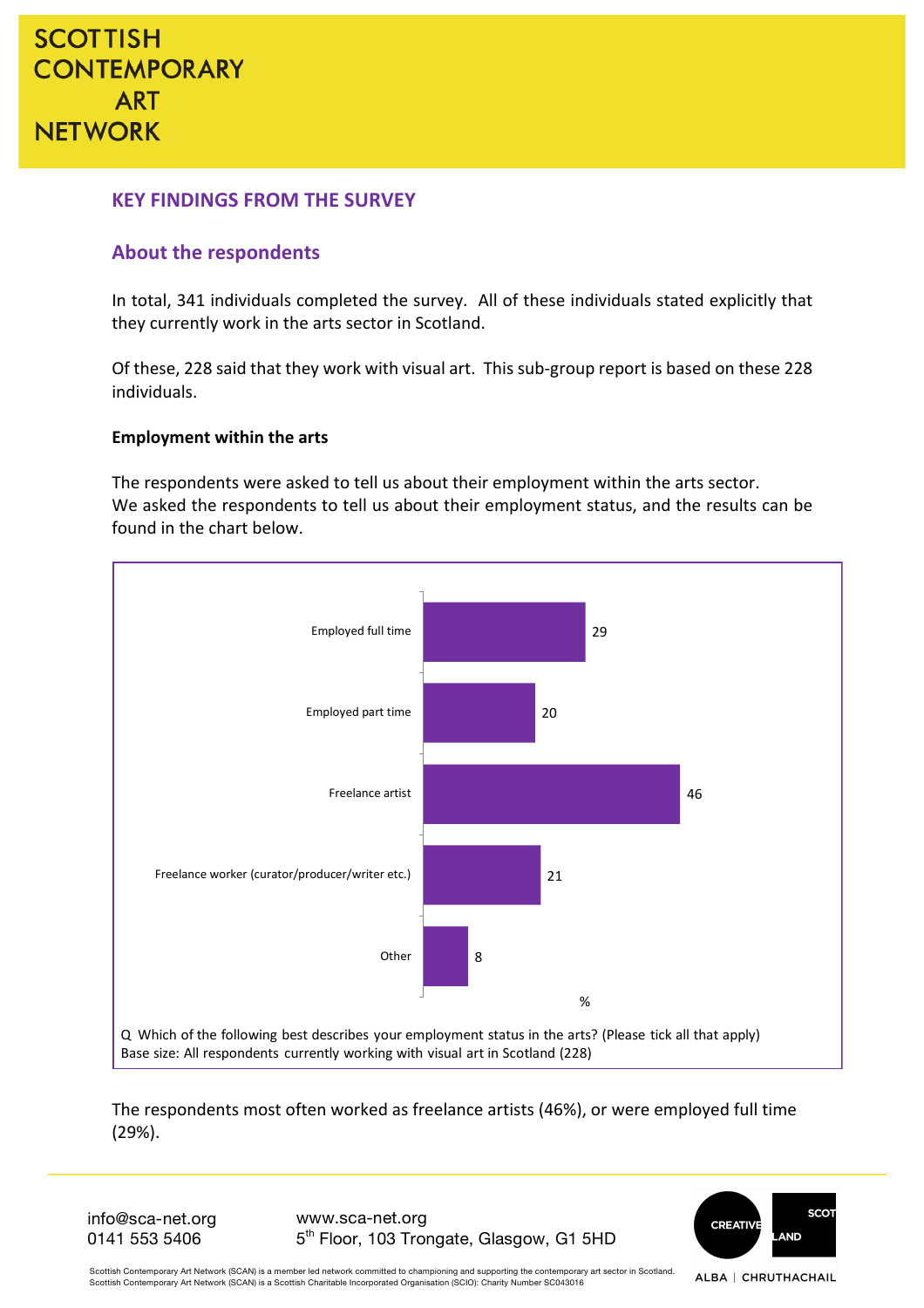

We asked the respondents to tell us which artforms they worked with, and the results can be found in the chart below.

As well as visual art, the respondents most often worked with the following artforms: moving image and film (24%), crafts (21%) and design and illustration (20%). Many of the respondents worked cross-artform, and indeed 21% stated that they were interdisciplinarity. 

> **SCOT CREATIVE AND**

info@sca-net.org 0141 553 5406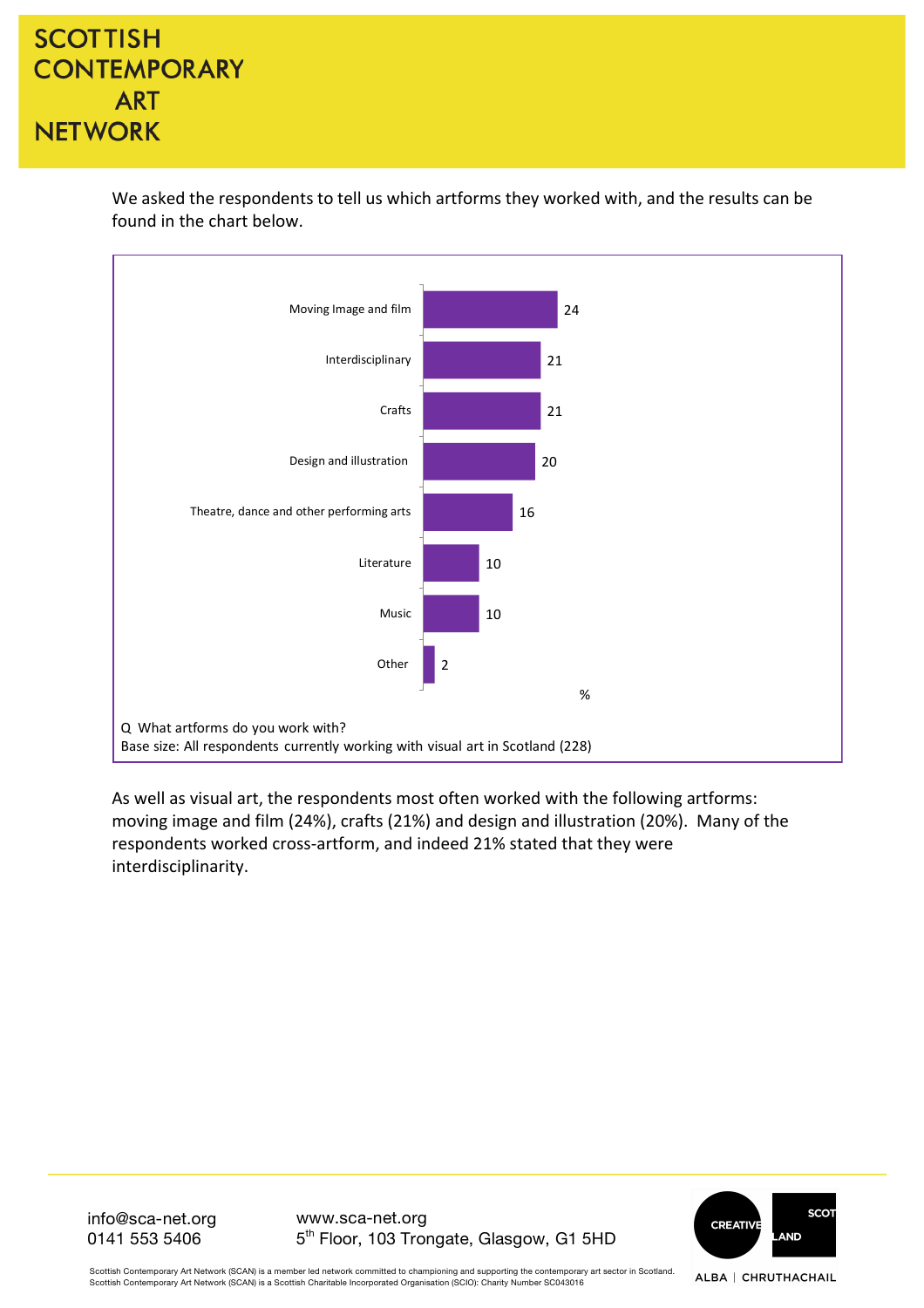We asked the respondents to tell us whether they also worked in any other sectors, and the results can be found in the chart below.



Just under half of the respondents worked solely within the arts sector (46%). However, 54% of the respondents said that they also worked in other sectors. In total, 28% of the respondents worked in the public sector, 16% worked in the private sector, and 17% worked in the third sector.

> **SCOT CREATIVE AND**

info@sca-net.org 0141 553 5406

www.sca-net.org 5th Floor, 103 Trongate, Glasgow, G1 5HD

Scottish Contemporary Art Network (SCAN) is a member led network committed to championing and supporting the contemporary art sector in Scotland. Scottish Contemporary Art Network (SCAN) is a Scottish Charitable Incorporated Organisation (SCIO): Charity Number SC043016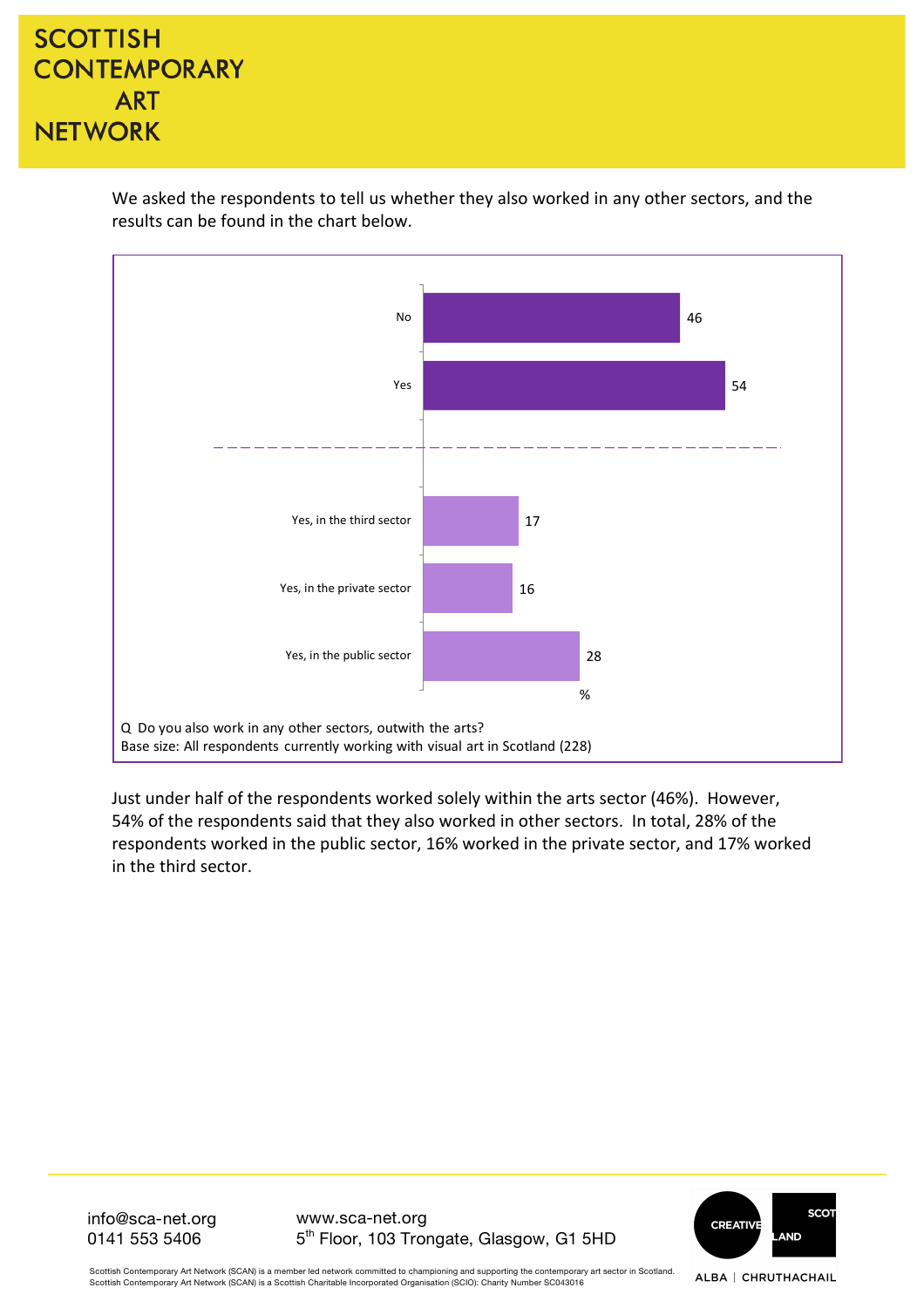

#### **Residential status**

We asked the respondents to tell us about their residential status.

| Q Which of the following best describes your<br>nationality? (Please tick all that apply)<br>Base: All respondents currently working with visual art<br>in Scotland (228) | %  |
|---------------------------------------------------------------------------------------------------------------------------------------------------------------------------|----|
| UK                                                                                                                                                                        | 78 |
| Other EU nationality                                                                                                                                                      | 12 |
| Other                                                                                                                                                                     | 10 |
| No response                                                                                                                                                               | 7  |

The majority (78%) of the respondents had UK nationality, whilst 12% had (other) EU nationality and 10% had other nationality.

| Q For how many years have you lived in the UK?                               |    |  |  |
|------------------------------------------------------------------------------|----|--|--|
| Base: All respondents currently working with visual art<br>in Scotland (228) | ℅  |  |  |
| Less than 5 years                                                            | 5  |  |  |
| More than 5 years                                                            | 89 |  |  |
| No response                                                                  | 6  |  |  |

The vast majority of the respondents (89%) had lived in the UK for more than 5 years. Only 5% had lived in the UK for less than 5 years.

> **SCOT** CREATIVE **AND**

info@sca-net.org 0141 553 5406

www.sca-net.org 5th Floor, 103 Trongate, Glasgow, G1 5HD

Scottish Contemporary Art Network (SCAN) is a member led network committed to championing and supporting the contemporary art sector in Scotland. Scottish Contemporary Art Network (SCAN) is a Scottish Charitable Incorporated Organisation (SCIO): Charity Number SC043016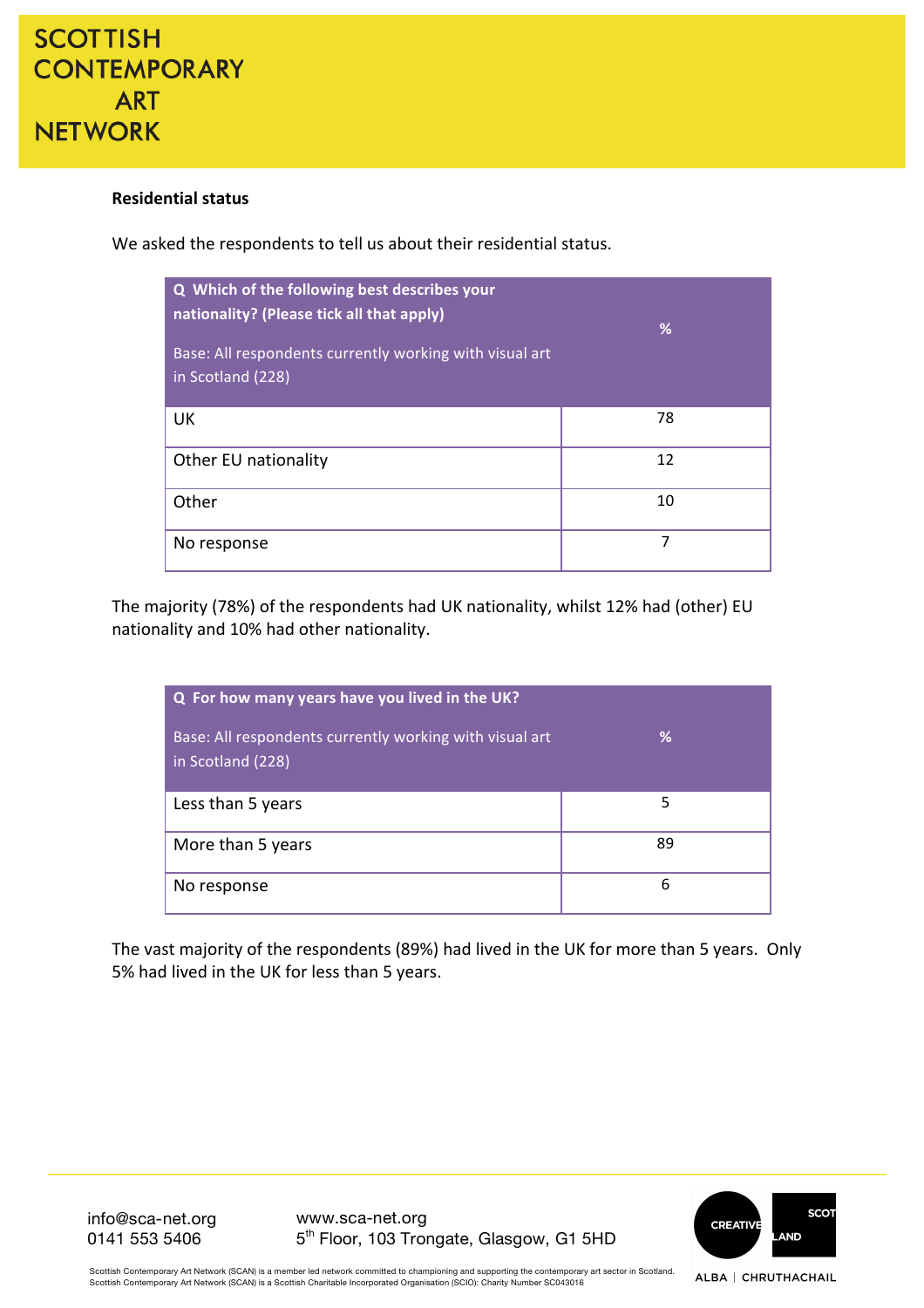| Q Do you have dual residency for tax purposes?                               |    |  |  |
|------------------------------------------------------------------------------|----|--|--|
| Base: All respondents currently working with visual art<br>in Scotland (228) | %  |  |  |
| Yes                                                                          | 3  |  |  |
| No                                                                           | 90 |  |  |
| No response                                                                  | 7  |  |  |

Only 3% of the respondents held dual residency for tax purposes.

| Q Do you currently support any children or other<br>dependent family members in the UK?<br>Base: All respondents currently working with visual art<br>in Scotland (228) | %  |
|-------------------------------------------------------------------------------------------------------------------------------------------------------------------------|----|
| Yes                                                                                                                                                                     | 40 |
| No                                                                                                                                                                      | 53 |
| No response                                                                                                                                                             | 7  |

Overall, 40% of the respondents currently supported children or other dependent family members in the UK.



info@sca-net.org 0141 553 5406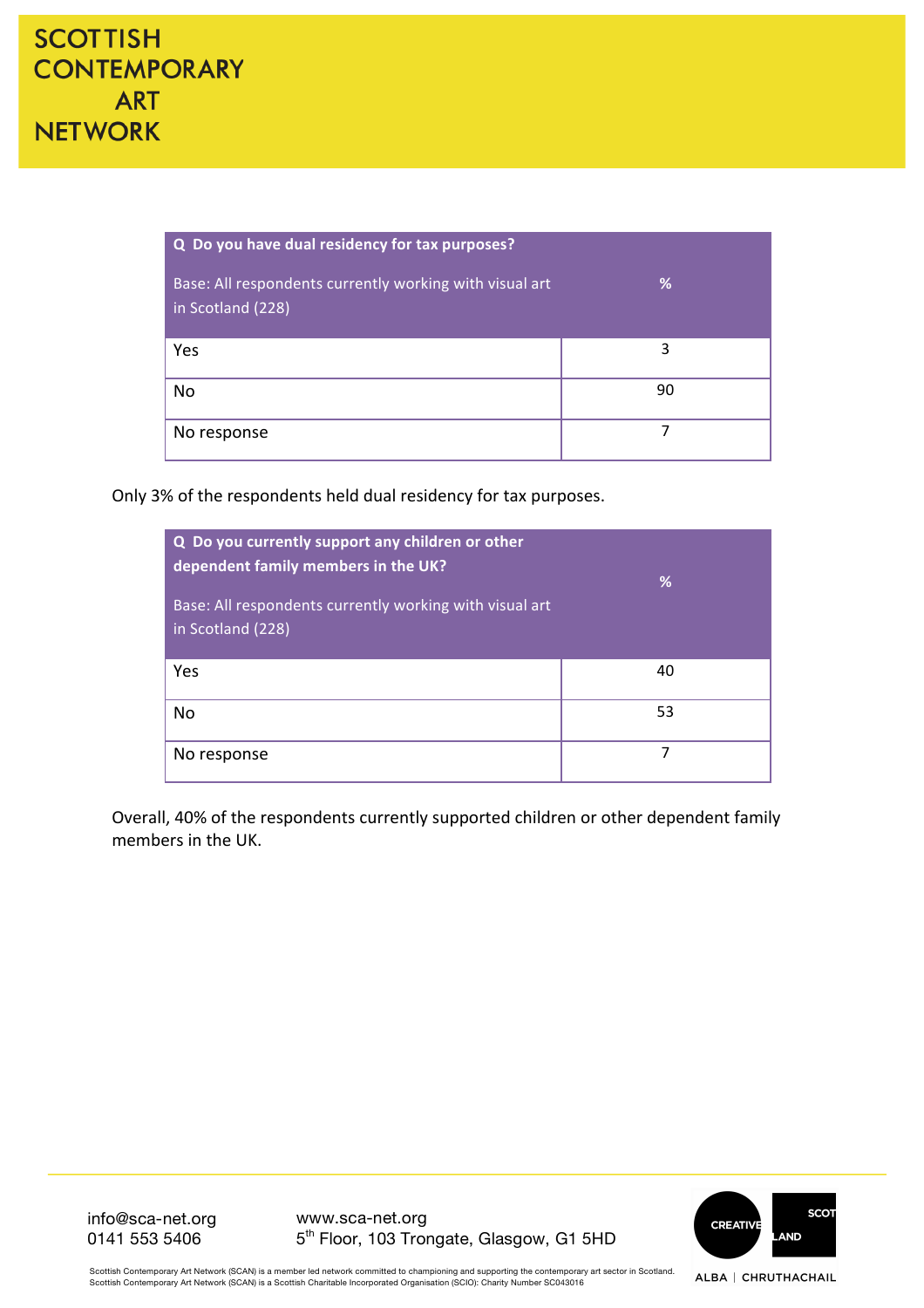

### **Working outside the UK**

We asked the respondents whether they ever work outside the UK.

| Q Do you ever work outside the UK?                                           |    |
|------------------------------------------------------------------------------|----|
| Base: All respondents currently working with visual art<br>in Scotland (228) | ℅  |
| Yes                                                                          | 50 |
| No                                                                           | 50 |

Overall, half (50%) of the respondents said that they ever work outside the UK. These individuals were asked to tell us more about their international working patterns.

#### **Income and costs**

We asked the respondents that worked internationally to tell us where, globally, their income comes from. The results can be found in the table below.

| Q On average, approximately what percentage of<br>your annual income comes from?<br>Base: All visual art respondents that ever work<br>outside the UK (113) | Range<br>(low) | Av. % of<br>income | Range<br>(high) |
|-------------------------------------------------------------------------------------------------------------------------------------------------------------|----------------|--------------------|-----------------|
| The UK                                                                                                                                                      | 5              | 85%                | 100             |
| The EU (outwith the UK)                                                                                                                                     | 0              | 17%                | 80              |
| Countries outwith the EU                                                                                                                                    | 0              | 13%                | 90              |

There was a huge variety in individual distributions of work, globally. Some worked exclusively or almost exclusively in the UK, some worked almost exclusively abroad. Taking an average of the data provided (which is a helpful estimation but means that the totals do not add to 100%), 85% of income in the sample came from the UK, 17% from the EU (outwith the UK), and 13% from countries outwith the EU.

info@sca-net.org 0141 553 5406

www.sca-net.org 5th Floor, 103 Trongate, Glasgow, G1 5HD



Scottish Contemporary Art Network (SCAN) is a member led network committed to championing and supporting the contemporary art sector in Scotland. Scottish Contemporary Art Network (SCAN) is a Scottish Charitable Incorporated Organisation (SCIO): Charity Number SC043016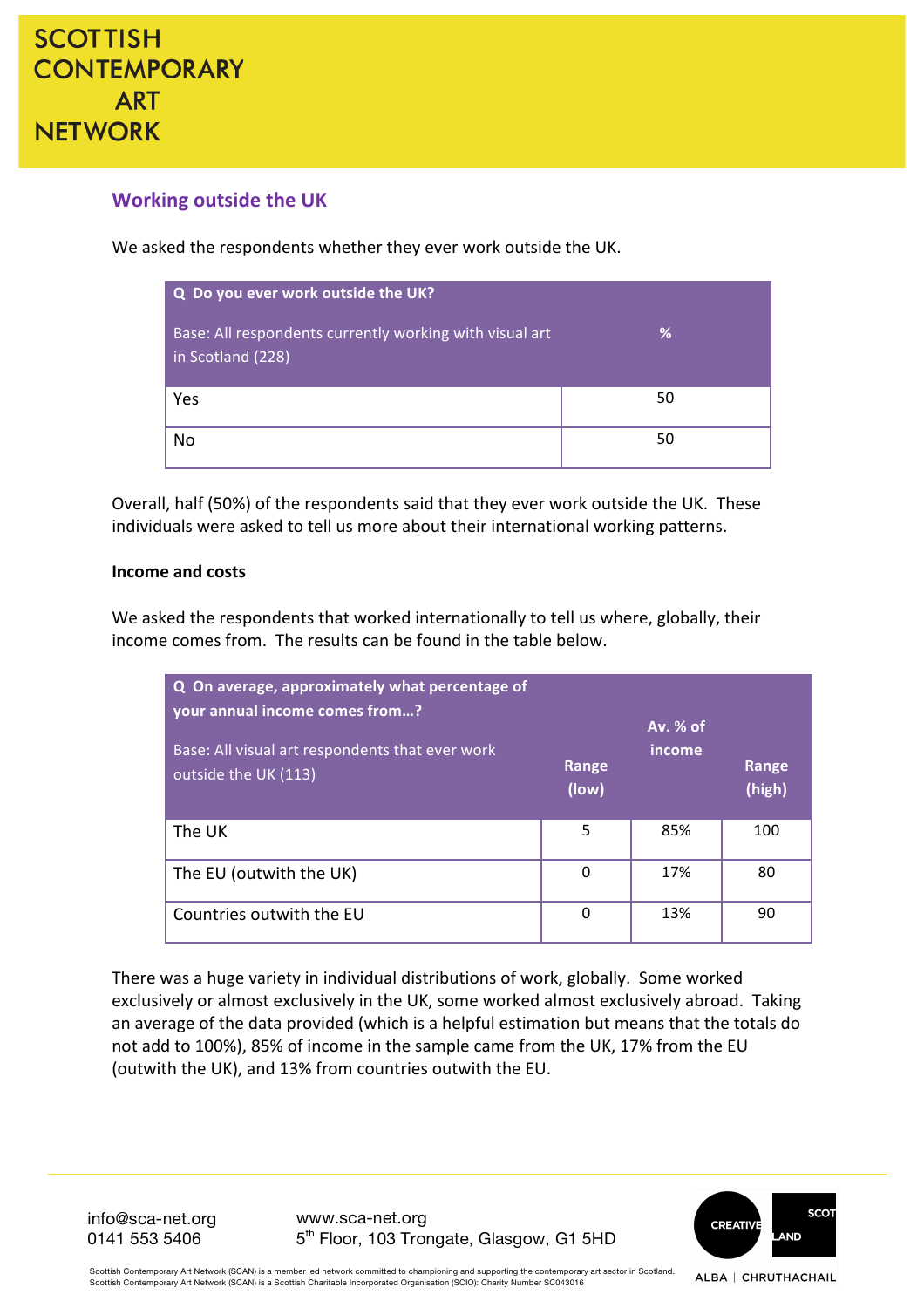We also asked the respondents that worked internationally how much they spend per year on visas, and the results can be found in the table below.

| Q Approximately how much do you spend per<br>year on visas?<br>Base: All visual art respondents that ever work<br>outside the UK (113) | Range<br>(low) | Av. £<br>$\left(\frac{1}{2}\right)$<br>spent any) | Range<br>(high) |
|----------------------------------------------------------------------------------------------------------------------------------------|----------------|---------------------------------------------------|-----------------|
| All artforms                                                                                                                           | £0             | f57/                                              | £2,000          |
|                                                                                                                                        | (73%)          | £213                                              |                 |
| <b>Visual arts</b>                                                                                                                     | £0             | f27/                                              | £1,000          |
|                                                                                                                                        | (85%)          | £142                                              |                 |

More than eight in ten of the respondents that ever worked abroad did not spend any money on visas.

The average amount spent on visas annually was £142 per year (for those that spent anything) with a range up to  $£1,000$  annually.

The amount spent on visas was much lower for those working in visual arts than for all artforms generally.

#### **Timeframe and time commitments**

We asked those that ever worked internationally to tell us about their work timeframes and time commitments.

> **SCOT CREATIVE** AND

info@sca-net.org 0141 553 5406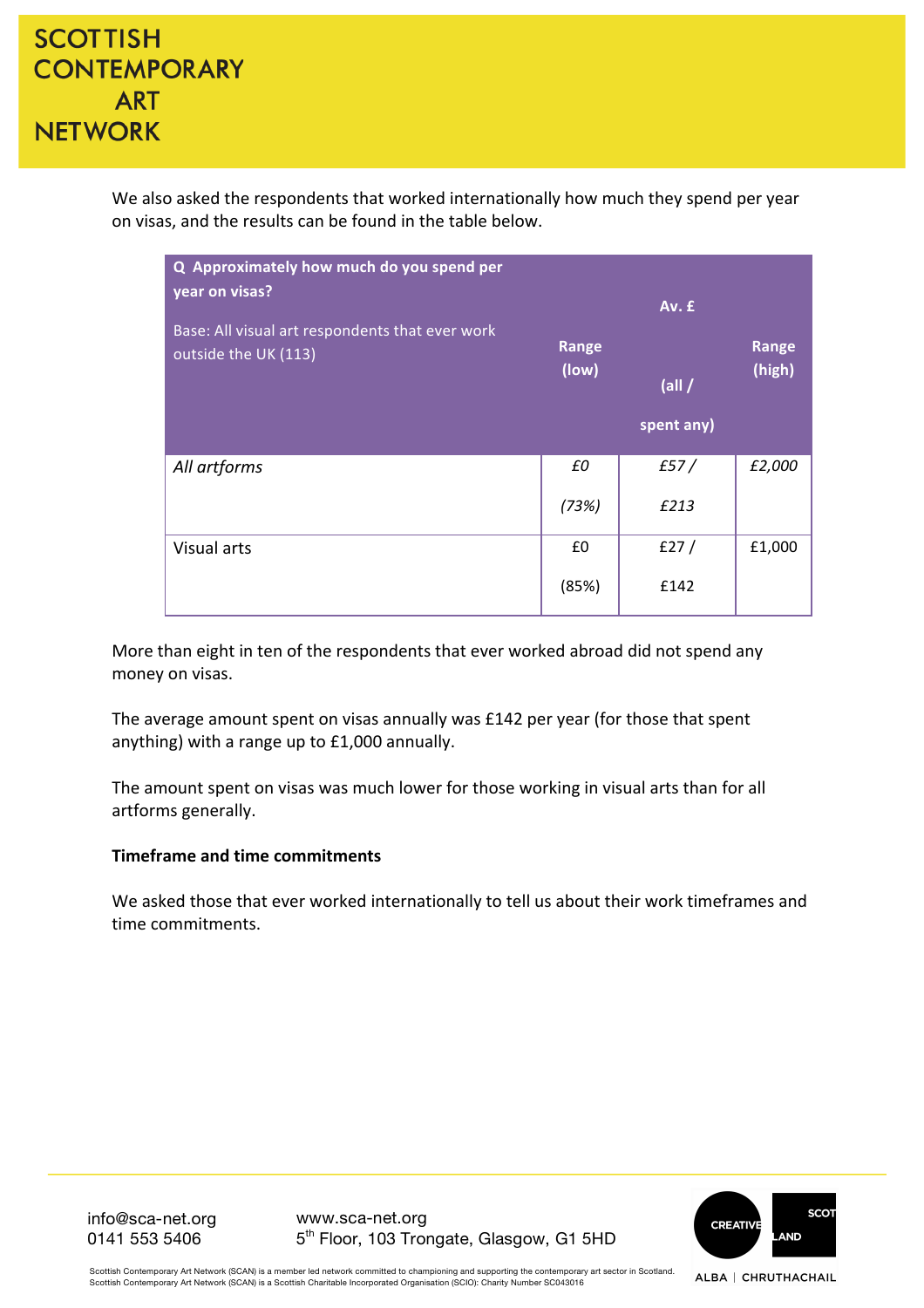First, we asked the respondents that ever worked internationally to tell us about their usual timeframes when operating work in the EU, and the results can be found in the chart below.



Base size: All visual art respondents that ever work outside the UK (113)

The respondents most often said that there was a time lapse of more than a month (29%) between being offered work in the EU (outside the UK) and having to start. Taking a midpoint average, the average was 21.6 days  $-$  a little lower than the all-artform average of 22.3 days.

> **SCOT CREATIVE** AND

info@sca-net.org 0141 553 5406

www.sca-net.org 5th Floor, 103 Trongate, Glasgow, G1 5HD

Scottish Contemporary Art Network (SCAN) is a member led network committed to championing and supporting the contemporary art sector in Scotland. ALBA | CHRUTHACHAIL Scottish Contemporary Art Network (SCAN) is a Scottish Charitable Incorporated Organisation (SCIO): Charity Number SC043016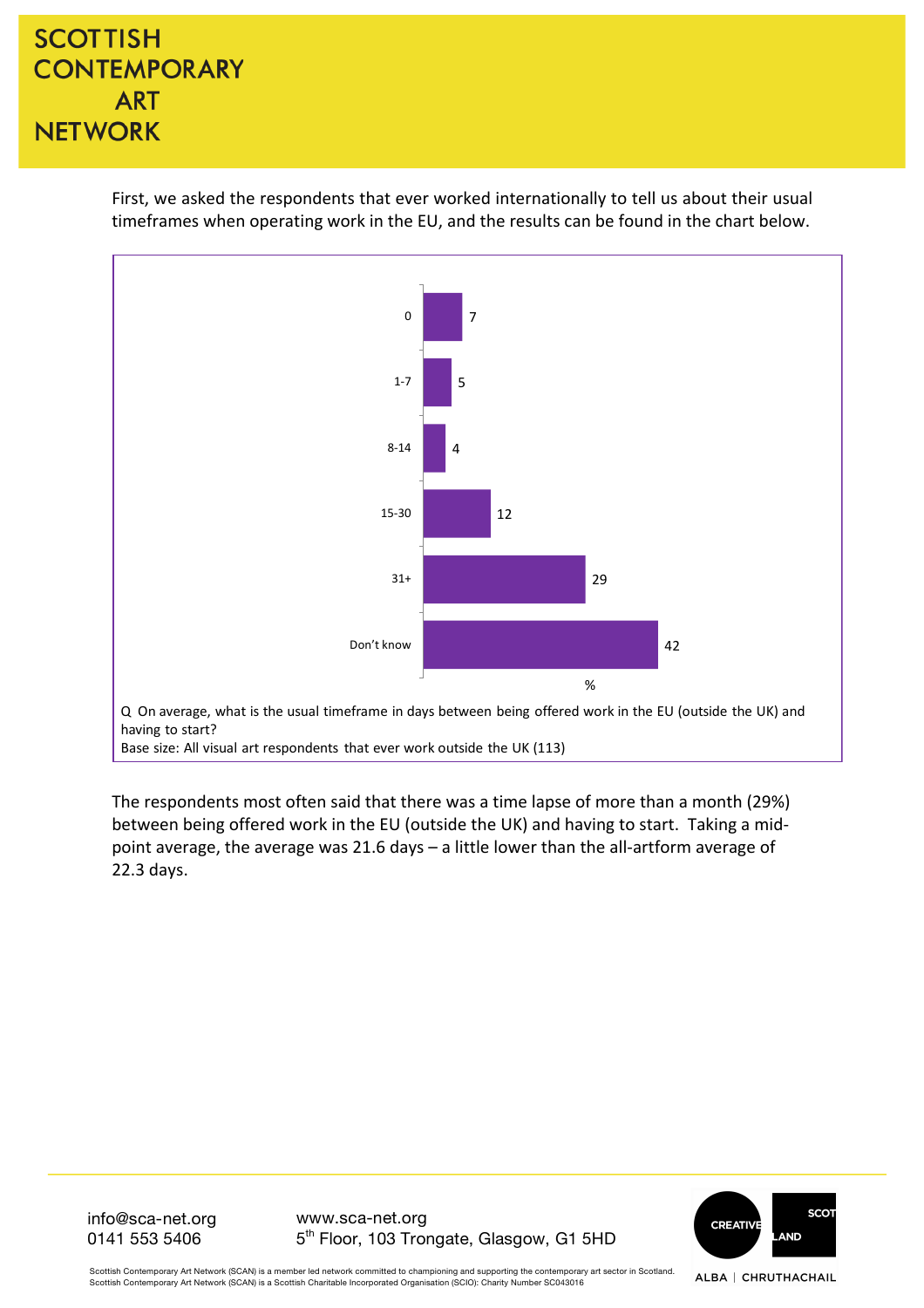We asked the respondents that ever worked internationally to tell us how often they visit the EU for work, and the results can be found in the chart below.



The respondents most often said that they visit the EU (outside the UK) for 31+ days per year (32%), although a substantial proportion visit the EU for 8-14 days (25%). Taking a midpoint average, the average was 14.3 days per year - a little higher than the all-artform average of 15.3 days per year.

> **SCOT CREATIVE AND**

info@sca-net.org 0141 553 5406

www.sca-net.org 5th Floor, 103 Trongate, Glasgow, G1 5HD

Scottish Contemporary Art Network (SCAN) is a member led network committed to championing and supporting the contemporary art sector in Scotland. ALBA | CHRUTHACHAIL Scottish Contemporary Art Network (SCAN) is a Scottish Charitable Incorporated Organisation (SCIO): Charity Number SC043016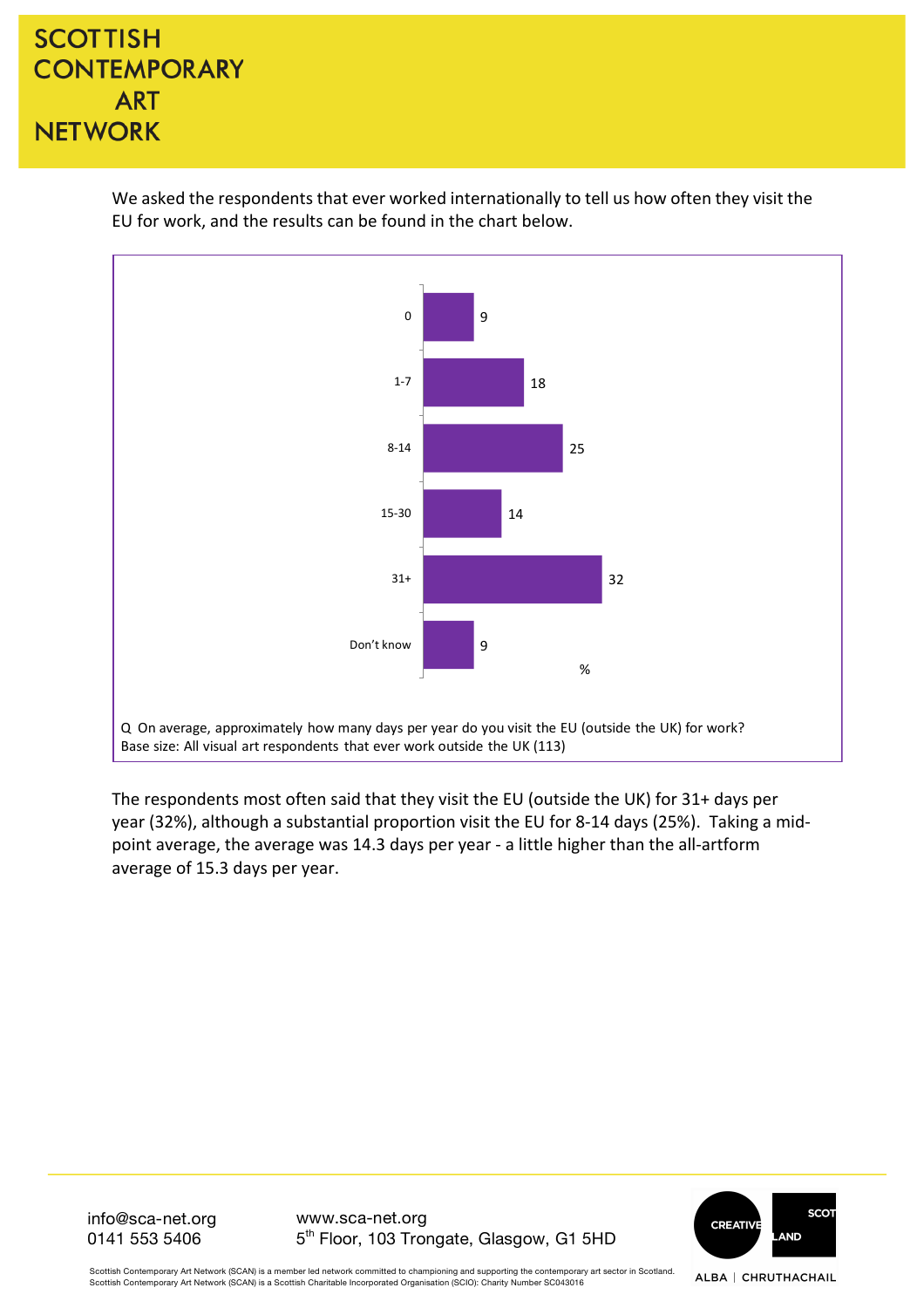We asked the respondents that ever worked internationally to tell us how often they visit countries outside the EU for work, and the results can be found in the chart below.



Three in ten (31%) respondents that work internationally do not work outside the EU.

The respondents most often said that they visit countries outside the EU for between 1 and 7 days per year (29%), with fewer visiting for longer periods. Taking a mid-point average, the average was 8.4 days per year - - a little lower than the all-artform average of 8.9 days per year.

> **SCOT CREATIVE AND**

info@sca-net.org 0141 553 5406

www.sca-net.org 5th Floor, 103 Trongate, Glasgow, G1 5HD

Scottish Contemporary Art Network (SCAN) is a member led network committed to championing and supporting the contemporary art sector in Scotland. ALBA | CHRUTHACHAIL Scottish Contemporary Art Network (SCAN) is a Scottish Charitable Incorporated Organisation (SCIO): Charity Number SC043016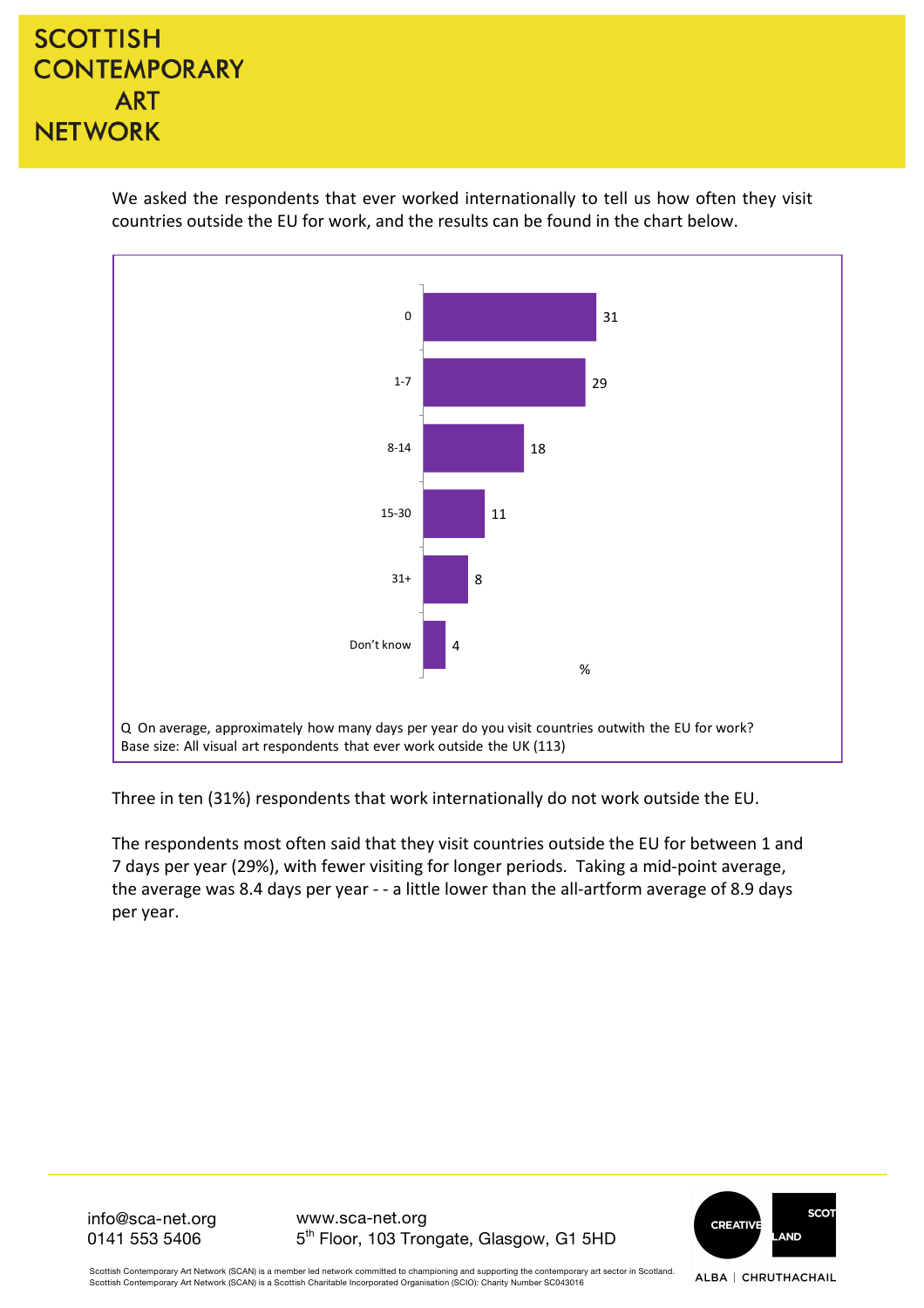### **Barriers to international working**

We asked those that ever worked internationally about what barriers, if any, they typically faced, and the results can be found in the chart below.



The barriers most often faced when working internationally were: funding (53%), arranging travel (42%), finding work / opportunities (35%), transport of equipment (28%) and the language barrier (26%).

Only 12% of those that worked internationally said that they faced no barriers.

### **The impact of Brexit**

The Scottish arts sector workers were asked about their perceptions of the impact of Brexit.

info@sca-net.org 0141 553 5406

www.sca-net.org 5th Floor, 103 Trongate, Glasgow, G1 5HD



Scottish Contemporary Art Network (SCAN) is a member led network committed to championing and supporting the contemporary art sector in Scotland Scottish Contemporary Art Network (SCAN) is a Scottish Charitable Incorporated Organisation (SCIO): Charity Number SC043016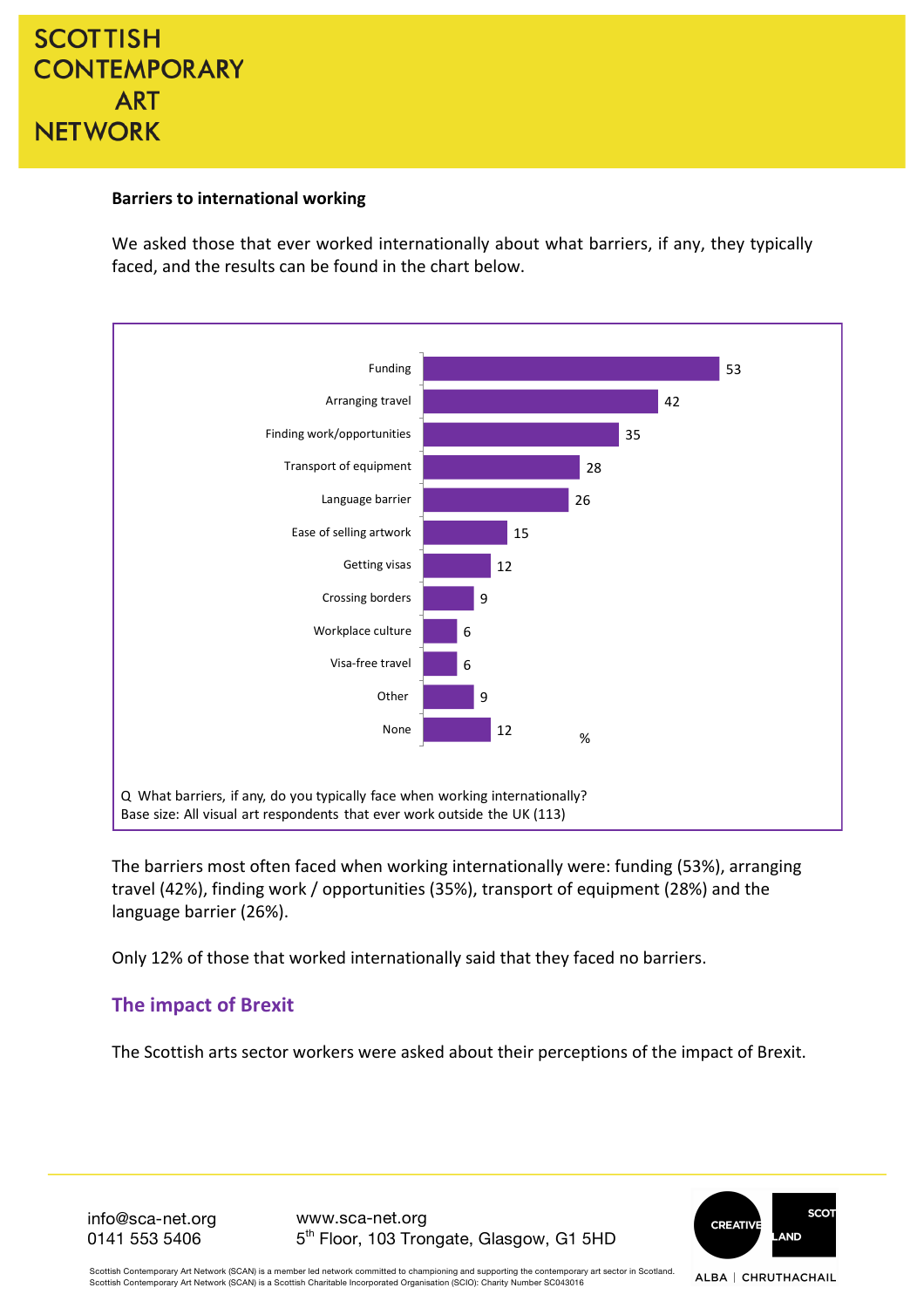#### **Perceived impact of Brexit, so far**

First, we asked all respondents what sort of impact Brexit had on their work so far, and the results can be found in the table below.

| Q What sort of impact has Brexit had on                                      |           |                  |
|------------------------------------------------------------------------------|-----------|------------------|
| your work so far?                                                            | %         | %                |
| Base: All respondents currently working<br>with visual art in Scotland (228) | All (341) | Visual art (228) |
| Brexit has had a negative impact                                             | 57        | 60               |
| Brexit has had no impact                                                     | 24        | 23               |
| Brexit has had a positive impact                                             | 1         | 1                |
| Don't know                                                                   | 18        | 17               |

In total six in ten (60%) respondents felt that Brexit had a negative impact on their work so far, with 23% noticing no impact and 1% a positive impact. This is very similar to the figures for all artforms.

> **SCOT** CREATIVE **AND**

info@sca-net.org 0141 553 5406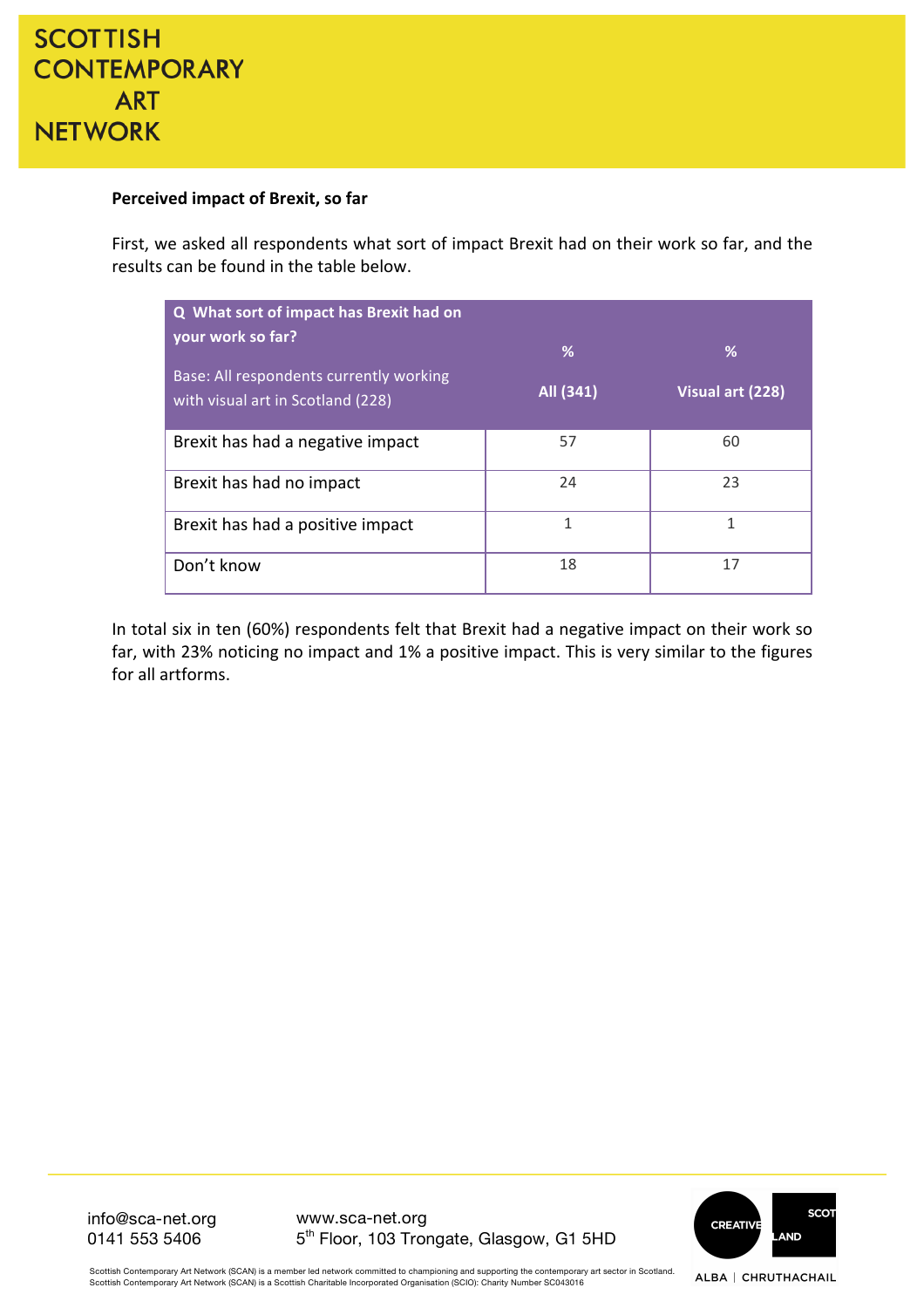

#### **Anticipated future impact of Brexit**

We then asked all respondents what sort of impact they expected Brexit to have in the future, and the results can be found in the chart below.



The vast majority of the respondents expected Brexit to have a negative impact in the future:

- 85% expect that Brexit will have a negative impact on their work in the longer term (as compared to 87% for all artforms).
- 88% expect that Brexit will have a negative impact on the arts sector in Scotland over the next few years (as compared to 90% for all artforms).
- 80% expect that Brexit will have a negative impact on international perceptions of the arts sector in Scotland over the next few years (as compared to 87% for all artforms).

info@sca-net.org 0141 553 5406

www.sca-net.org 5<sup>th</sup> Floor, 103 Trongate, Glasgow, G1 5HD



ALBA | CHRUTHACHAIL

Scottish Contemporary Art Network (SCAN) is a member led network committed to championing and supporting the contemporary art sector in Scotland. Scottish Contemporary Art Network (SCAN) is a Scottish Charitable Incorporated Organisation (SCIO): Charity Number SC043016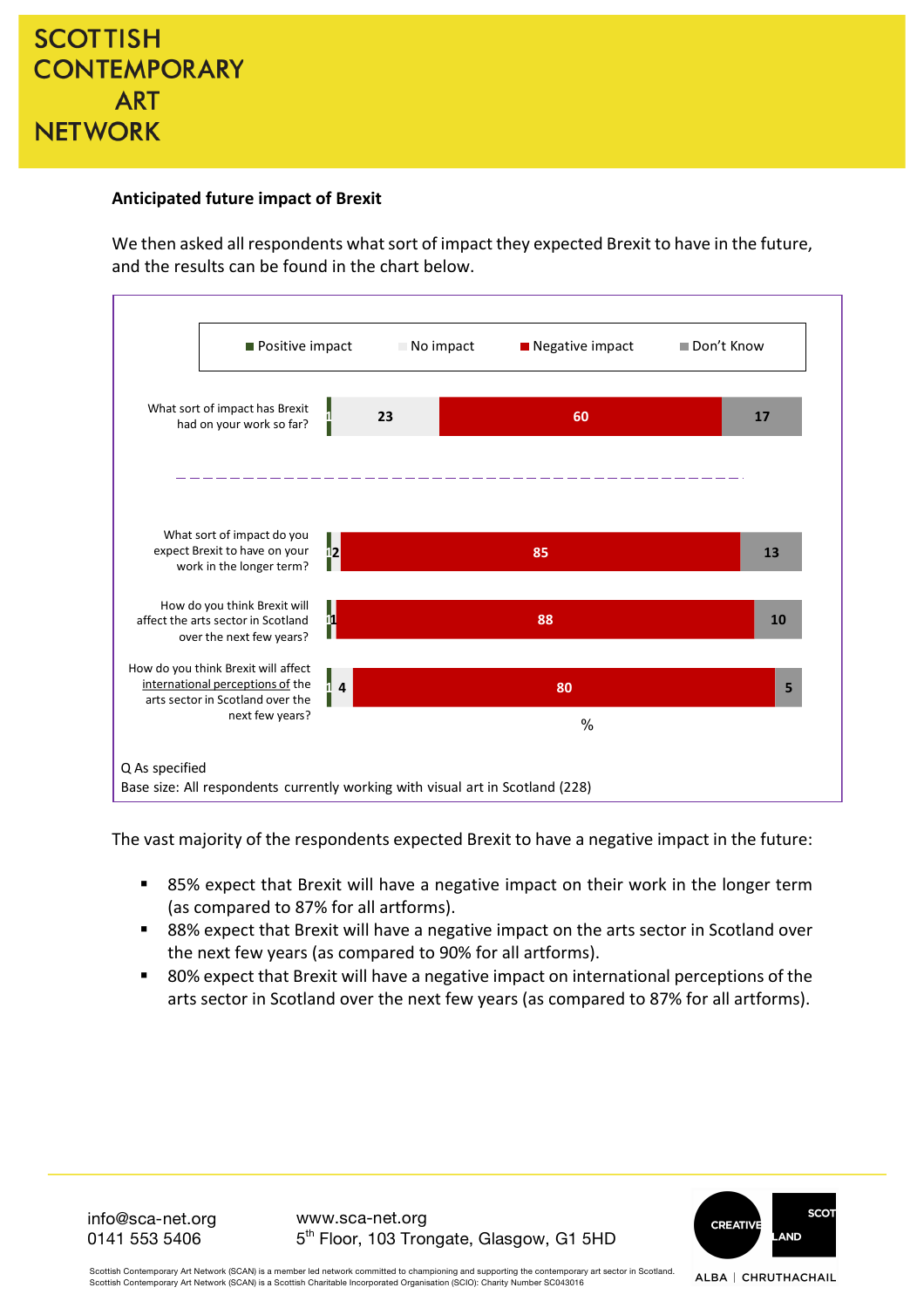#### **Post-Brexit residency plans**

We asked the respondents about their plans for after Brexit.

First, we asked all respondents whether Brexit had prompted them to apply for UK citizenship, and the results can be found in the table below.

| Q Has Brexit prompted you to apply for<br><b>UK citizenship?</b><br>Base: All respondents currently working<br>with visual art in Scotland (228) | %<br>All (341) | %<br>Visual art (228) |
|--------------------------------------------------------------------------------------------------------------------------------------------------|----------------|-----------------------|
| Yes, I have applied for UK citizenship                                                                                                           | 1              | 1                     |
| I am thinking about applying for UK<br>citizenship                                                                                               | 6              | 5                     |
| No, I do not plan to become a UK<br>citizen                                                                                                      | 9              | 8                     |
| I already have UK citizenship                                                                                                                    | 81             | 83                    |
| Don't know                                                                                                                                       | 4              | $\mathfrak{D}$        |

In total, 1% of all visual art respondents had already applied for UK citizenship as a direct result of Brexit, and 5% were thinking of applying for UK citizenship as a direct result of Brexit. This is very similar to the all-artform figures.



info@sca-net.org 0141 553 5406

www.sca-net.org 5th Floor, 103 Trongate, Glasgow, G1 5HD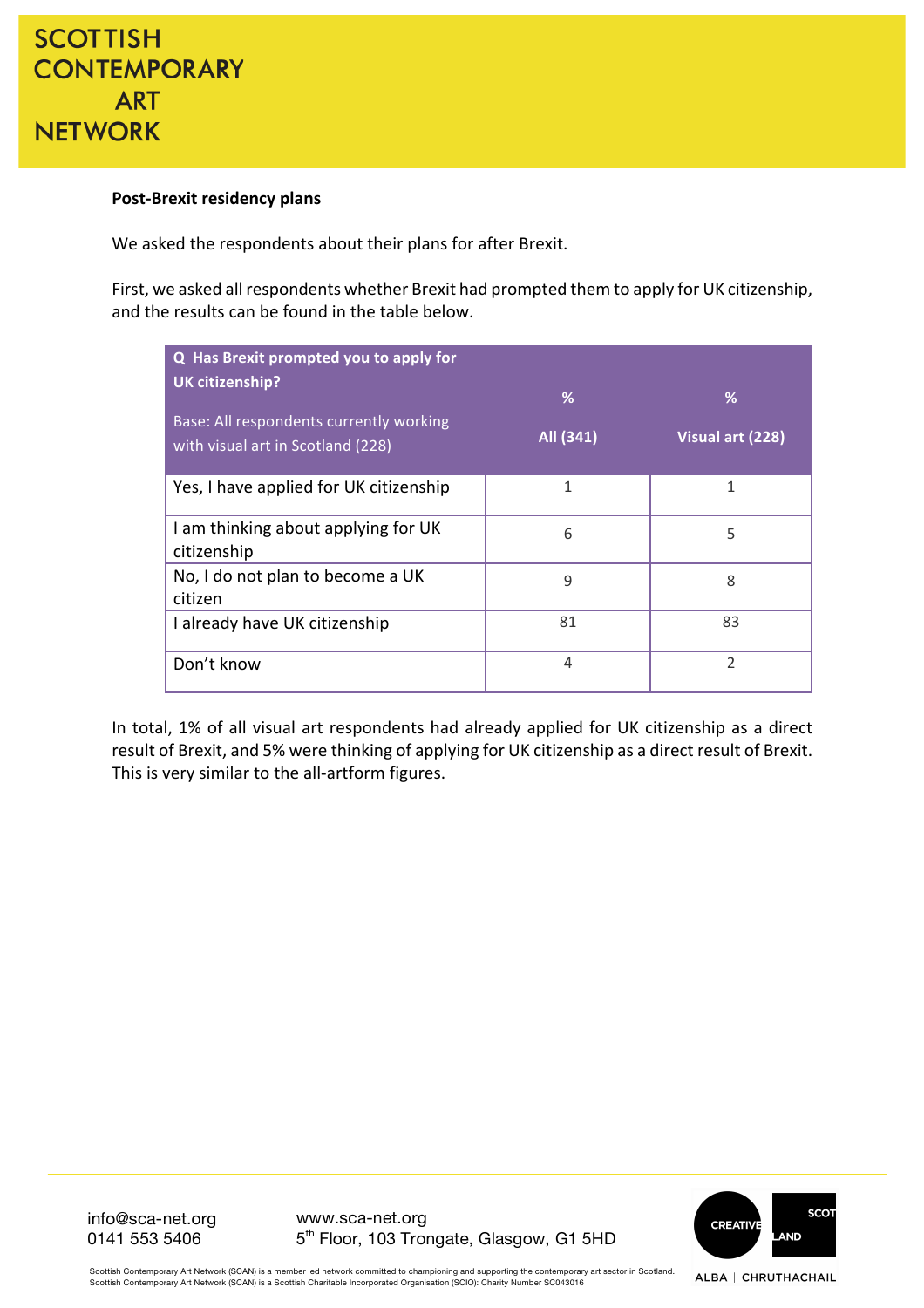The following table re-bases this data, to look at those that did not already have UK citizenship.

| Q Has Brexit prompted you to apply for<br>UK citizenship?                                                        |               |                      |
|------------------------------------------------------------------------------------------------------------------|---------------|----------------------|
| Base: All respondents currently working in<br>the arts sector in Scotland who do not have<br>UK citizenship (36) | %<br>All (66) | %<br>Visual art (36) |
| Yes, I have applied for UK citizenship                                                                           | 5             | 6                    |
| I am thinking about applying for UK<br>citizenship                                                               | 33            | 33                   |
| No, I do not plan to become a UK citizen                                                                         | 44            | 50                   |
| I already have UK citizenship                                                                                    | $\mathbf 0$   | $\Omega$             |
| Don't know                                                                                                       | 18            | 11                   |

*Caution, low base size.*

Of those that did not already have UK citizenship, 6% had already applied for UK citizenship as a direct result of Brexit, and 33% were thinking of applying for UK citizenship as a direct result of Brexit. Again, this is very similar to the all-artform figures.

> **SCOT** CREATIVE **AND**

info@sca-net.org 0141 553 5406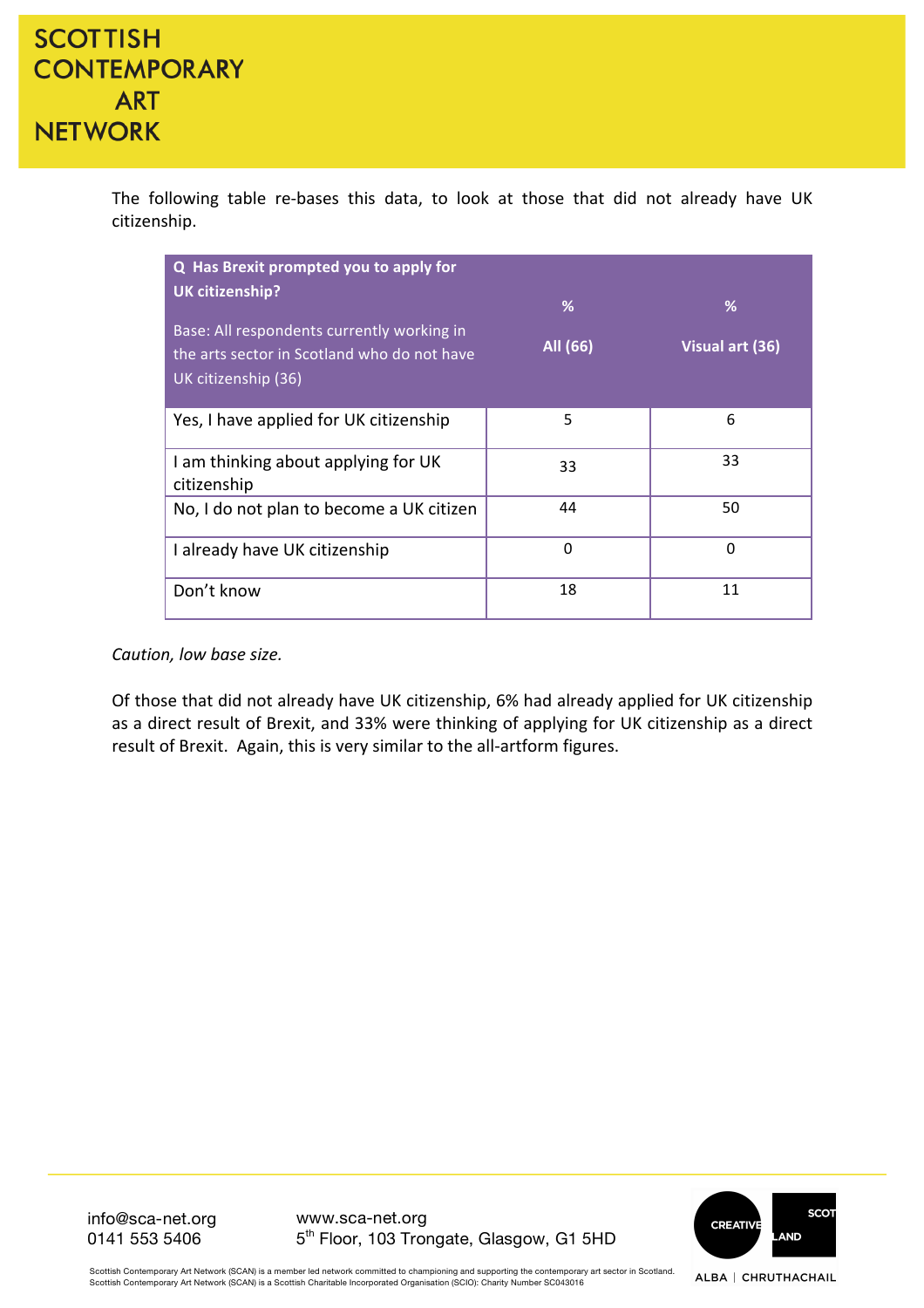Next, we asked all respondents about their post-Brexit residency plans, and the results can be found in the table below.

| Q Which of the following best describes<br>your post-Brexit residency plans?<br>Base: All respondents currently working<br>with visual art in Scotland (228) | %<br>All (341) | %<br>Visual art (228) |
|--------------------------------------------------------------------------------------------------------------------------------------------------------------|----------------|-----------------------|
| I plan to stay in Scotland / the UK                                                                                                                          | 71             | 71                    |
| I am considering leaving Scotland / the<br>UK                                                                                                                | 22             | 21                    |
| I plan to leave Scotland / the UK                                                                                                                            | 4              | 4                     |
| Don't know                                                                                                                                                   | 4              | 3                     |

Around seven in ten (71%) respondents plan to stay in Scotland or the UK after Brexit.

In total, a quarter (25%) of all respondents plan to or were considering leaving Scotland / the UK after Brexit:

- 4% of all respondents already have definite plans to leave Scotland / the UK after Brexit.
- 21% of all respondents are considering leaving Scotland / the UK after Brexit.
- This is very similar to the all-artform figures.